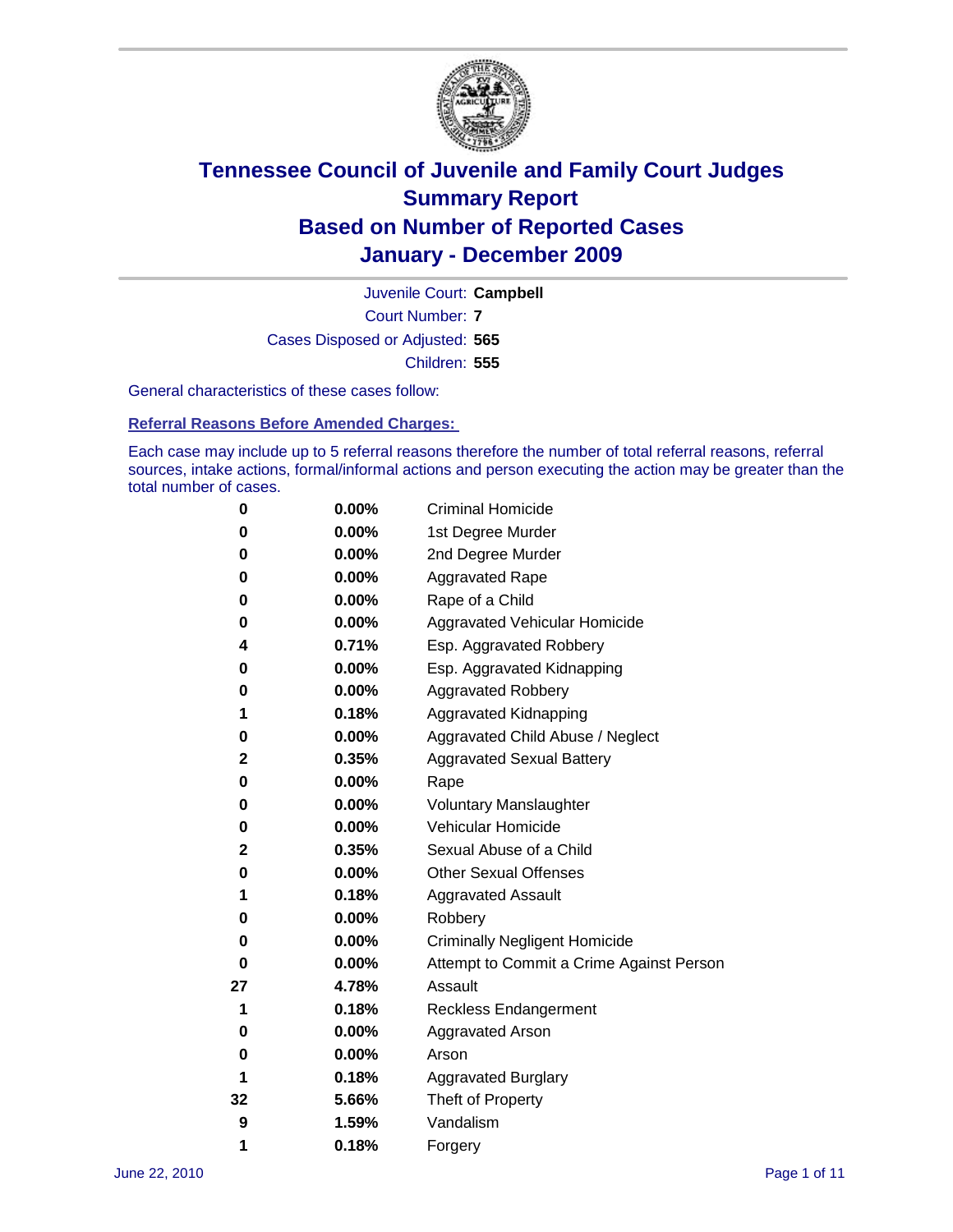

Court Number: **7** Juvenile Court: **Campbell** Cases Disposed or Adjusted: **565** Children: **555**

#### **Referral Reasons Before Amended Charges:**

Each case may include up to 5 referral reasons therefore the number of total referral reasons, referral sources, intake actions, formal/informal actions and person executing the action may be greater than the total number of cases.

| 0            | 0.00% | <b>Worthless Checks</b>                                     |
|--------------|-------|-------------------------------------------------------------|
| 0            | 0.00% | Illegal Possession / Fraudulent Use of Credit / Debit Cards |
| 3            | 0.53% | <b>Burglary</b>                                             |
| 0            | 0.00% | Unauthorized Use of a Vehicle                               |
| 0            | 0.00% | <b>Cruelty to Animals</b>                                   |
| 1            | 0.18% | Sale of Controlled Substances                               |
| 3            | 0.53% | <b>Other Drug Offenses</b>                                  |
| 20           | 3.54% | <b>Possession of Controlled Substances</b>                  |
| 0            | 0.00% | <b>Criminal Attempt</b>                                     |
| 0            | 0.00% | Carrying Weapons on School Property                         |
| 0            | 0.00% | Unlawful Carrying / Possession of a Weapon                  |
| 1            | 0.18% | <b>Evading Arrest</b>                                       |
| 0            | 0.00% | Escape                                                      |
| 0            | 0.00% | Driving Under Influence (DUI)                               |
| 0            | 0.00% | Possession / Consumption of Alcohol                         |
| 0            | 0.00% | Resisting Stop, Frisk, Halt, Arrest or Search               |
| 0            | 0.00% | <b>Aggravated Criminal Trespass</b>                         |
| 3            | 0.53% | Harassment                                                  |
| 0            | 0.00% | Failure to Appear                                           |
| 3            | 0.53% | Filing a False Police Report                                |
| 0            | 0.00% | Criminal Impersonation                                      |
| 1            | 0.18% | <b>Disorderly Conduct</b>                                   |
| 0            | 0.00% | <b>Criminal Trespass</b>                                    |
| $\mathbf{2}$ | 0.35% | <b>Public Intoxication</b>                                  |
| 0            | 0.00% | Gambling                                                    |
| 11           | 1.95% | Traffic                                                     |
| 0            | 0.00% | <b>Local Ordinances</b>                                     |
| 0            | 0.00% | Violation of Wildlife Regulations                           |
| 1            | 0.18% | Contempt of Court                                           |
| 3            | 0.53% | Violation of Probation                                      |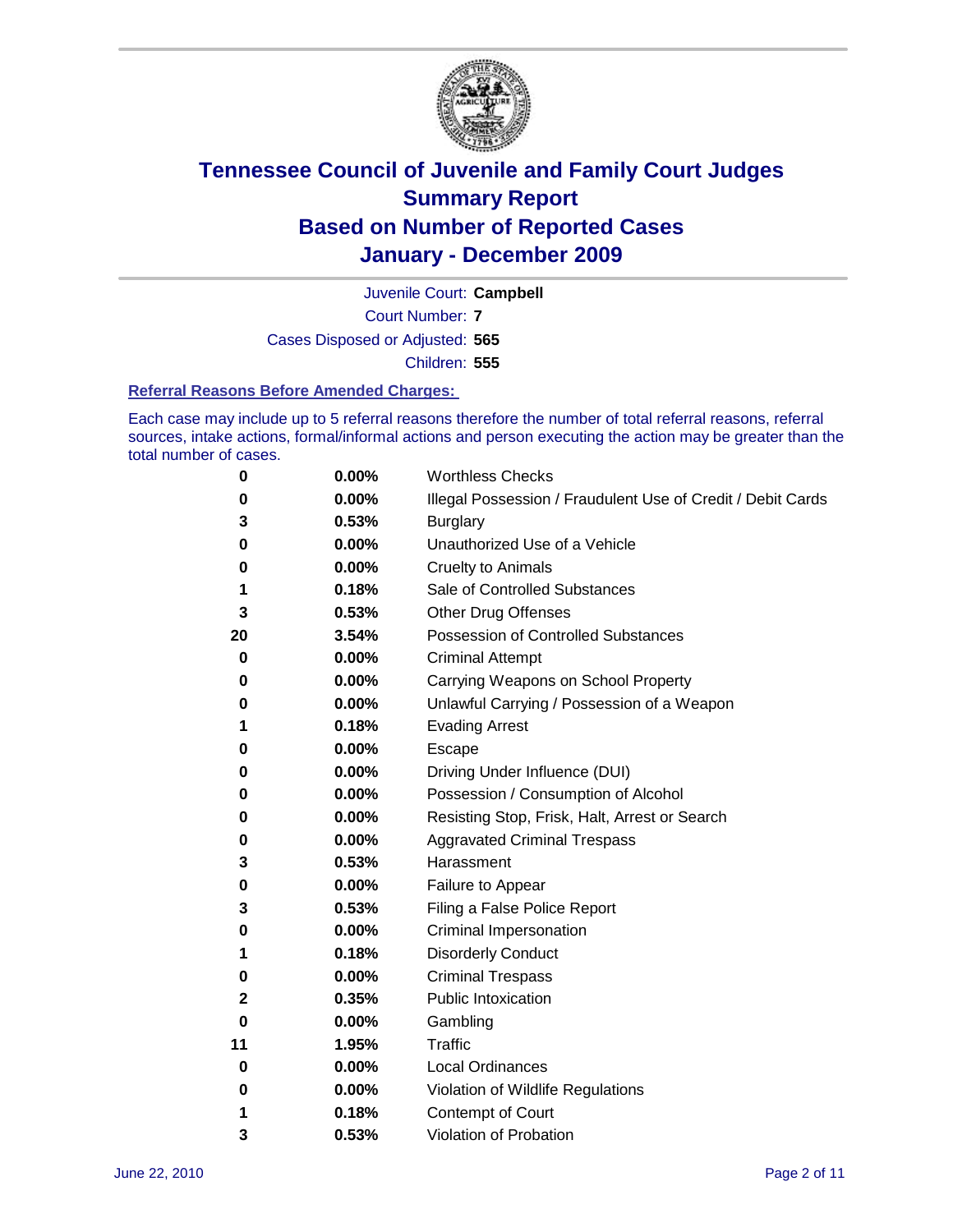

Court Number: **7** Juvenile Court: **Campbell** Cases Disposed or Adjusted: **565** Children: **555**

#### **Referral Reasons Before Amended Charges:**

Each case may include up to 5 referral reasons therefore the number of total referral reasons, referral sources, intake actions, formal/informal actions and person executing the action may be greater than the total number of cases.

| 565         | 100.00% | <b>Total Referrals</b>                 |
|-------------|---------|----------------------------------------|
| 1           | 0.18%   | Other                                  |
| 0           | 0.00%   | Consent to Marry                       |
| 0           | 0.00%   | <b>Request for Medical Treatment</b>   |
| 1           | 0.18%   | <b>Child Support</b>                   |
| 3           | 0.53%   | Paternity / Legitimation               |
| 10          | 1.77%   | Visitation                             |
| 76          | 13.45%  | Custody                                |
| 19          | 3.36%   | <b>Foster Care Review</b>              |
| 3           | 0.53%   | <b>Administrative Review</b>           |
| 18          | 3.19%   | <b>Judicial Review</b>                 |
| 0           | 0.00%   | Violation of Informal Adjustment       |
| 0           | 0.00%   | <b>Violation of Pretrial Diversion</b> |
| 12          | 2.12%   | <b>Termination of Parental Rights</b>  |
| 47          | 8.32%   | Dependency / Neglect                   |
| 7           | 1.24%   | <b>Physically Abused Child</b>         |
| 0           | 0.00%   | <b>Sexually Abused Child</b>           |
| 0           | 0.00%   | <b>Violation of Curfew</b>             |
| 0           | 0.00%   | Violation of a Valid Court Order       |
| 61          | 10.80%  | Possession of Tobacco Products         |
| 0           | 0.00%   | Out-of-State Runaway                   |
| $\mathbf 2$ | 0.35%   | In-State Runaway                       |
| 127         | 22.48%  | Truancy                                |
| 45          | 7.96%   | <b>Unruly Behavior</b>                 |
| 0           | 0.00%   | Violation of Aftercare                 |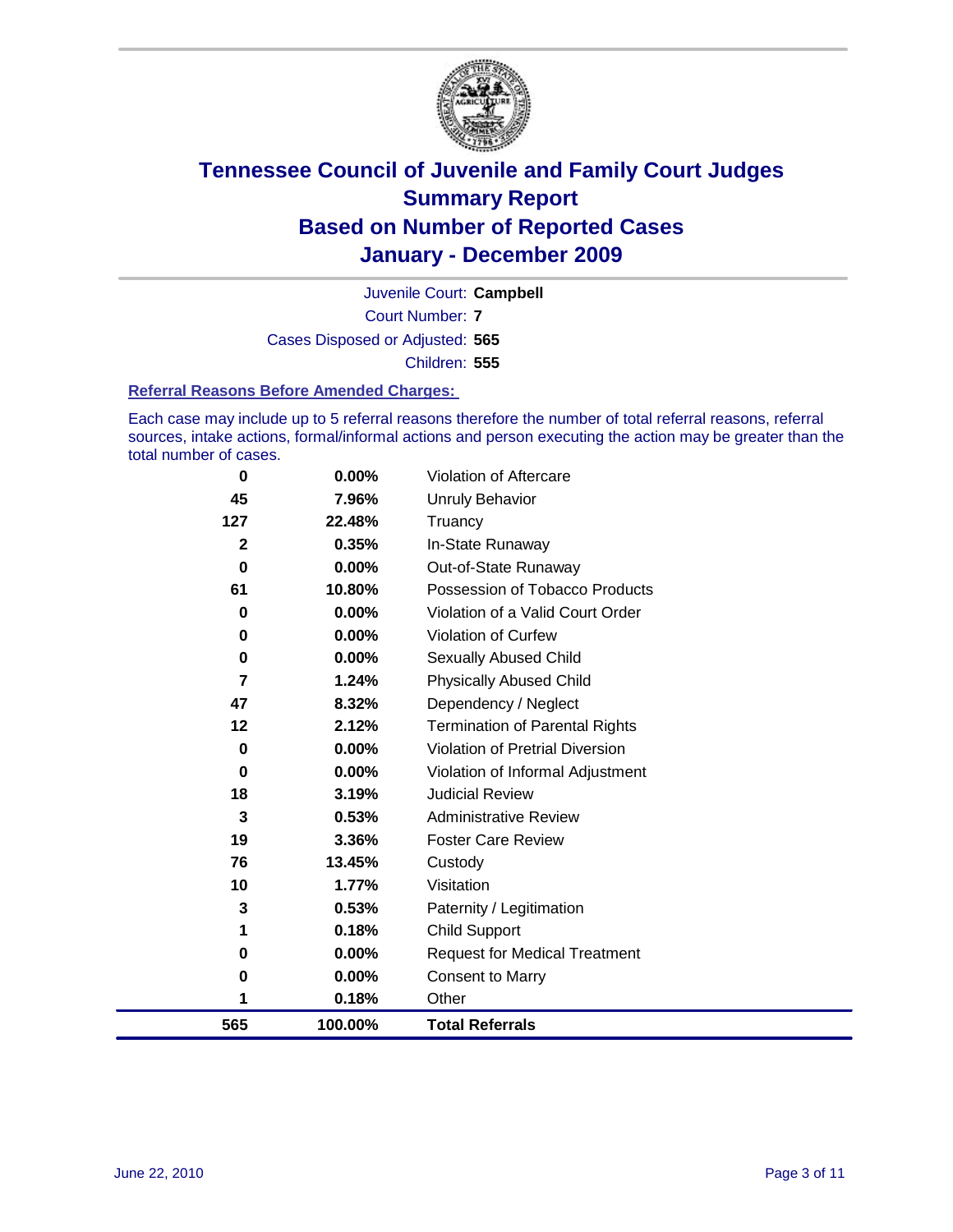

| Juvenile Court: Campbell   |                                 |                                   |  |
|----------------------------|---------------------------------|-----------------------------------|--|
|                            | <b>Court Number: 7</b>          |                                   |  |
|                            | Cases Disposed or Adjusted: 565 |                                   |  |
|                            |                                 | Children: 555                     |  |
| <b>Referral Sources: 1</b> |                                 |                                   |  |
| 97                         | 17.17%                          | Law Enforcement                   |  |
| 53                         | 9.38%                           | Parents                           |  |
| 10                         | 1.77%                           | <b>Relatives</b>                  |  |
| 1                          | 0.18%                           | Self                              |  |
| 196                        | 34.69%                          | School                            |  |
| 1                          | 0.18%                           | <b>CSA</b>                        |  |
| 181                        | 32.04%                          | <b>DCS</b>                        |  |
| 0                          | $0.00\%$                        | Other State Department            |  |
| $\pmb{0}$                  | $0.00\%$                        | <b>District Attorney's Office</b> |  |
| 1                          | 0.18%                           | <b>Court Staff</b>                |  |
| 0                          | 0.00%                           | Social Agency                     |  |
| 0                          | 0.00%                           | <b>Other Court</b>                |  |
| 25                         | 4.42%                           | Victim                            |  |
| 0                          | 0.00%                           | Child & Parent                    |  |
| 0                          | 0.00%                           | Hospital                          |  |
| 0                          | 0.00%                           | Unknown                           |  |
| 0                          | 0.00%                           | Other                             |  |
| 565                        | 100.00%                         | <b>Total Referral Sources</b>     |  |

### **Age of Child at Referral: 2**

| 555 | 100.00% | <b>Total Child Count</b> |  |
|-----|---------|--------------------------|--|
| 0   | 0.00%   | <b>Unknown</b>           |  |
| 1   | 0.18%   | Ages 19 and Over         |  |
| 103 | 18.56%  | Ages 17 through 18       |  |
| 201 | 36.22%  | Ages 15 through 16       |  |
| 54  | 9.73%   | Ages 13 through 14       |  |
| 24  | 4.32%   | Ages 11 through 12       |  |
| 172 | 30.99%  | Ages 10 and Under        |  |
|     |         |                          |  |

<sup>1</sup> If different than number of Referral Reasons (565), verify accuracy of your court's data.

One child could be counted in multiple categories, verify accuracy of your court's data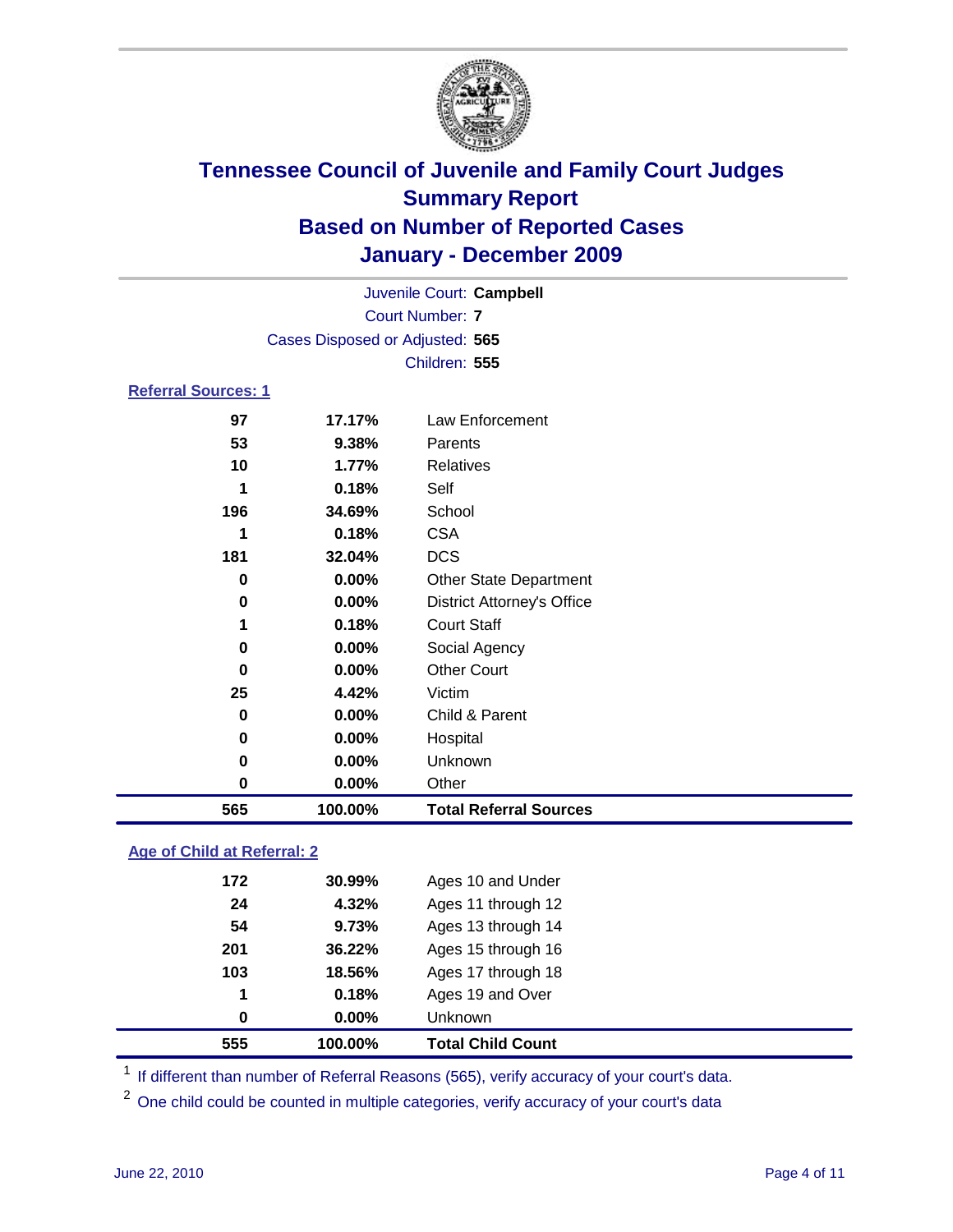

| Juvenile Court: Campbell                |                                 |                          |  |  |  |
|-----------------------------------------|---------------------------------|--------------------------|--|--|--|
|                                         | <b>Court Number: 7</b>          |                          |  |  |  |
|                                         | Cases Disposed or Adjusted: 565 |                          |  |  |  |
|                                         | Children: 555                   |                          |  |  |  |
| Sex of Child: 1                         |                                 |                          |  |  |  |
| 369                                     | 66.49%                          | Male                     |  |  |  |
| 186                                     | 33.51%                          | Female                   |  |  |  |
| $\mathbf 0$                             | 0.00%                           | Unknown                  |  |  |  |
| 555                                     | 100.00%                         | <b>Total Child Count</b> |  |  |  |
| Race of Child: 1                        |                                 |                          |  |  |  |
| 553                                     | 99.64%                          | White                    |  |  |  |
| $\overline{\mathbf{2}}$                 | 0.36%                           | African American         |  |  |  |
| $\mathbf 0$                             | 0.00%                           | Native American          |  |  |  |
| $\bf{0}$                                | 0.00%                           | Asian                    |  |  |  |
| 0                                       | 0.00%                           | Mixed                    |  |  |  |
| $\mathbf 0$                             | 0.00%                           | Unknown                  |  |  |  |
| 555                                     | 100.00%                         | <b>Total Child Count</b> |  |  |  |
| <b>Hispanic Origin: 1</b>               |                                 |                          |  |  |  |
| 8                                       | 1.44%                           | Yes                      |  |  |  |
| 547                                     | 98.56%                          | <b>No</b>                |  |  |  |
| $\bf{0}$                                | 0.00%                           | Unknown                  |  |  |  |
| 555                                     | 100.00%                         | <b>Total Child Count</b> |  |  |  |
| <b>School Enrollment of Children: 1</b> |                                 |                          |  |  |  |
| 437                                     | 78.74%                          | Yes                      |  |  |  |
| 92                                      | 16.58%                          | No                       |  |  |  |
| 26                                      | 4.68%                           | Unknown                  |  |  |  |
| 555                                     | 100.00%                         | <b>Total Child Count</b> |  |  |  |

One child could be counted in multiple categories, verify accuracy of your court's data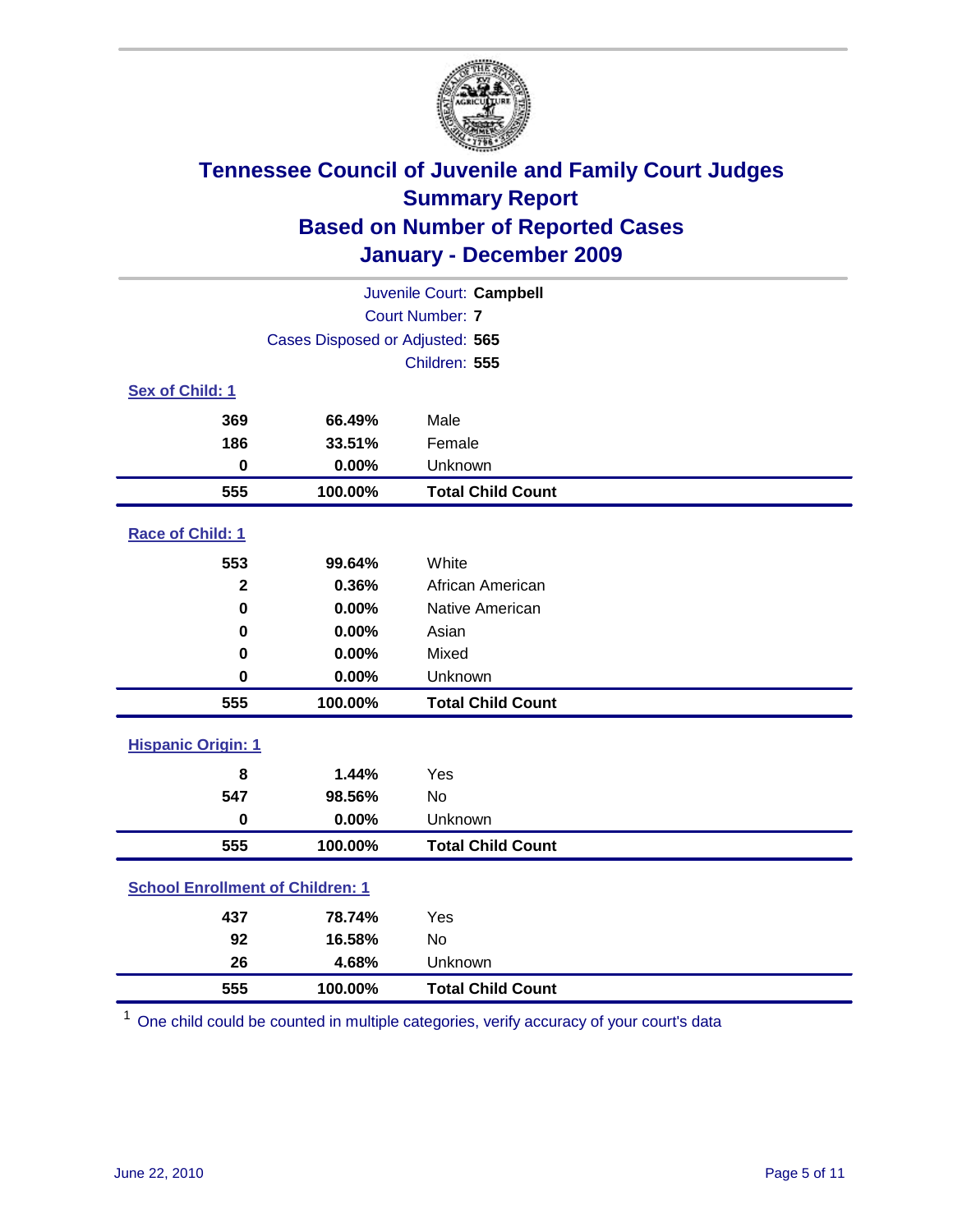

Court Number: **7** Juvenile Court: **Campbell** Cases Disposed or Adjusted: **565** Children: **555**

#### **Living Arrangement of Child at Time of Referral: 1**

| 555 | 100.00%  | <b>Total Child Count</b>     |
|-----|----------|------------------------------|
| 1   | 0.18%    | Other                        |
| 2   | 0.36%    | Unknown                      |
| 0   | $0.00\%$ | Independent                  |
| 9   | 1.62%    | In an Institution            |
| 5   | $0.90\%$ | In a Residential Center      |
| 4   | 0.72%    | In a Group Home              |
| 73  | 13.15%   | With Foster Family           |
| 14  | 2.52%    | With Adoptive Parents        |
| 60  | 10.81%   | <b>With Relatives</b>        |
| 24  | 4.32%    | <b>With Father</b>           |
| 224 | 40.36%   | With Mother                  |
| 3   | 0.54%    | With Mother and Stepfather   |
| 7   | 1.26%    | With Father and Stepmother   |
| 129 | 23.24%   | With Both Biological Parents |
|     |          |                              |

#### **Type of Detention: 2**

| 565          | 100.00%  | <b>Total Detention Count</b> |  |
|--------------|----------|------------------------------|--|
| 0            | $0.00\%$ | Other                        |  |
| 563          | 99.65%   | Does Not Apply               |  |
| 0            | $0.00\%$ | Unknown                      |  |
| 0            | $0.00\%$ | <b>Psychiatric Hospital</b>  |  |
| 0            | 0.00%    | Jail - No Separation         |  |
| 0            | $0.00\%$ | Jail - Partial Separation    |  |
| 0            | $0.00\%$ | Jail - Complete Separation   |  |
| $\mathbf{2}$ | 0.35%    | Juvenile Detention Facility  |  |
| 0            | $0.00\%$ | Non-Secure Placement         |  |
|              |          |                              |  |

<sup>1</sup> One child could be counted in multiple categories, verify accuracy of your court's data

<sup>2</sup> If different than number of Cases (565) verify accuracy of your court's data.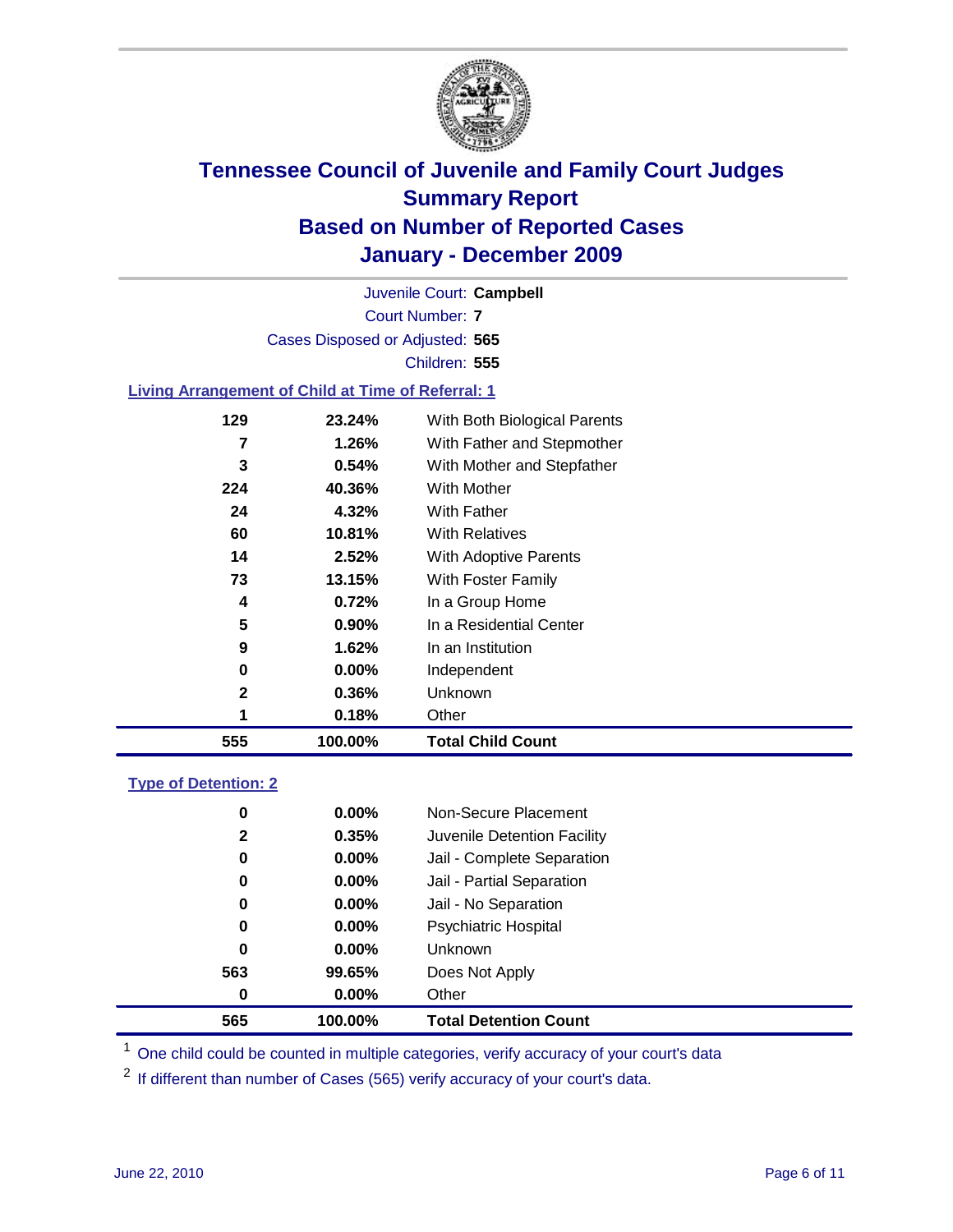

|                                                    | Juvenile Court: Campbell        |                                             |  |  |  |
|----------------------------------------------------|---------------------------------|---------------------------------------------|--|--|--|
|                                                    | <b>Court Number: 7</b>          |                                             |  |  |  |
|                                                    | Cases Disposed or Adjusted: 565 |                                             |  |  |  |
|                                                    |                                 | Children: 555                               |  |  |  |
| <b>Placement After Secure Detention Hearing: 1</b> |                                 |                                             |  |  |  |
| 1                                                  | 0.18%                           | Returned to Prior Living Arrangement        |  |  |  |
| $\mathbf{2}$                                       | 0.35%                           | Juvenile Detention Facility                 |  |  |  |
| $\bf{0}$                                           | 0.00%                           | Jail                                        |  |  |  |
| 0                                                  | 0.00%                           | Shelter / Group Home                        |  |  |  |
| 0                                                  | $0.00\%$                        | <b>Foster Family Home</b>                   |  |  |  |
| 0                                                  | 0.00%                           | Psychiatric Hospital                        |  |  |  |
| 0                                                  | 0.00%                           | Unknown                                     |  |  |  |
| 562                                                | 99.47%                          | Does Not Apply                              |  |  |  |
| 0                                                  | 0.00%                           | Other                                       |  |  |  |
| 565                                                | 100.00%                         | <b>Total Placement Count</b>                |  |  |  |
| <b>Intake Actions: 2</b>                           |                                 |                                             |  |  |  |
| 553                                                | 97.88%                          | <b>Petition Filed</b>                       |  |  |  |
| 1                                                  | 0.18%                           | <b>Motion Filed</b>                         |  |  |  |
| 11                                                 | 1.95%                           | <b>Citation Processed</b>                   |  |  |  |
| $\bf{0}$                                           | 0.00%                           | Notification of Paternity Processed         |  |  |  |
| 0                                                  | 0.00%                           | Scheduling of Judicial Review               |  |  |  |
| $\bf{0}$                                           | 0.00%                           |                                             |  |  |  |
|                                                    |                                 | Scheduling of Administrative Review         |  |  |  |
| 0<br>0                                             | 0.00%<br>0.00%                  | Scheduling of Foster Care Review<br>Unknown |  |  |  |
|                                                    |                                 |                                             |  |  |  |
| 0                                                  | 0.00%                           | Does Not Apply                              |  |  |  |
| 0                                                  | 0.00%                           | Other                                       |  |  |  |
| 565                                                | 100.00%                         | <b>Total Intake Count</b>                   |  |  |  |

<sup>1</sup> If different than number of Cases (565) verify accuracy of your court's data.

<sup>2</sup> If different than number of Referral Reasons (565), verify accuracy of your court's data.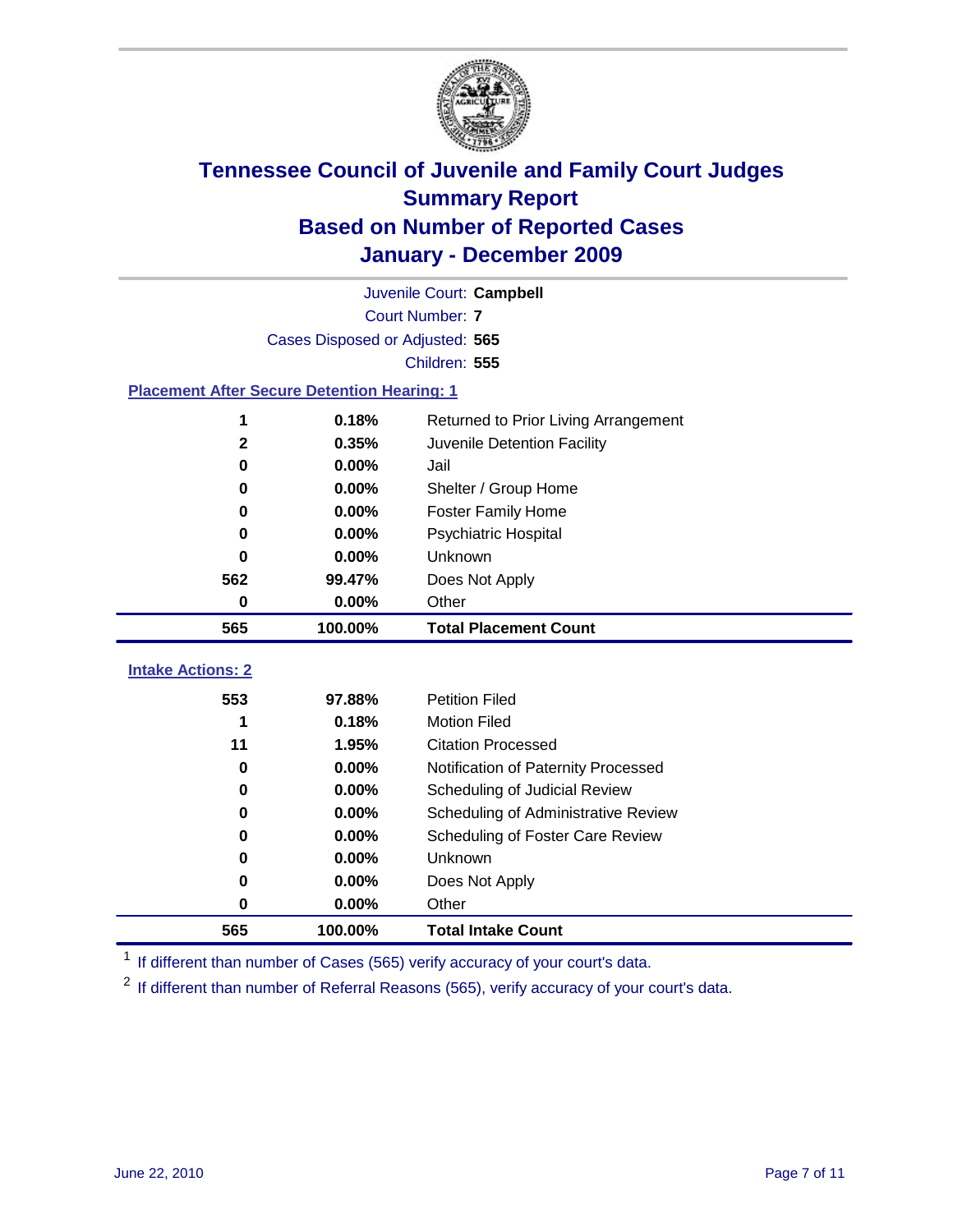

Court Number: **7** Juvenile Court: **Campbell** Cases Disposed or Adjusted: **565** Children: **555**

#### **Last Grade Completed by Child: 1**

| 555                           | 100.00%        | <b>Total Child Count</b>     |
|-------------------------------|----------------|------------------------------|
| $\bf{0}$                      | 0.00%          | Other                        |
| 26                            | 4.68%          | Unknown                      |
| 0                             | 0.00%          | <b>Never Attended School</b> |
| $\mathbf{2}$                  | 0.36%          | Graduated                    |
| 6                             | 1.08%          | <b>GED</b>                   |
| 1                             | 0.18%          | Non-Graded Special Ed        |
| $\mathbf 2$                   | 0.36%          | 12th Grade                   |
| 30                            | 5.41%          | 11th Grade                   |
| 148                           | 26.67%         | 10th Grade                   |
| 85                            | 15.32%         | 9th Grade                    |
| 43                            | 7.75%          | 8th Grade                    |
| 20                            | 3.60%          | 7th Grade                    |
| 15                            | 2.70%          | 6th Grade                    |
| 12                            | 2.16%          | 5th Grade                    |
| 9                             | 1.62%          | 4th Grade                    |
| 13                            | 2.34%          | 3rd Grade                    |
| 19                            | 3.42%          | 2nd Grade                    |
| 21                            | 3.78%          | 1st Grade                    |
| 11<br>$\overline{\mathbf{4}}$ | 1.98%<br>0.72% | Preschool<br>Kindergarten    |
| 88                            | 15.86%         | Too Young for School         |

### **Enrolled in Special Education: 1**

| 555 | 100.00% | <b>Total Child Count</b> |  |
|-----|---------|--------------------------|--|
| 26  | 4.68%   | <b>Unknown</b>           |  |
| 521 | 93.87%  | No                       |  |
| 8   | 1.44%   | Yes                      |  |
|     |         |                          |  |

One child could be counted in multiple categories, verify accuracy of your court's data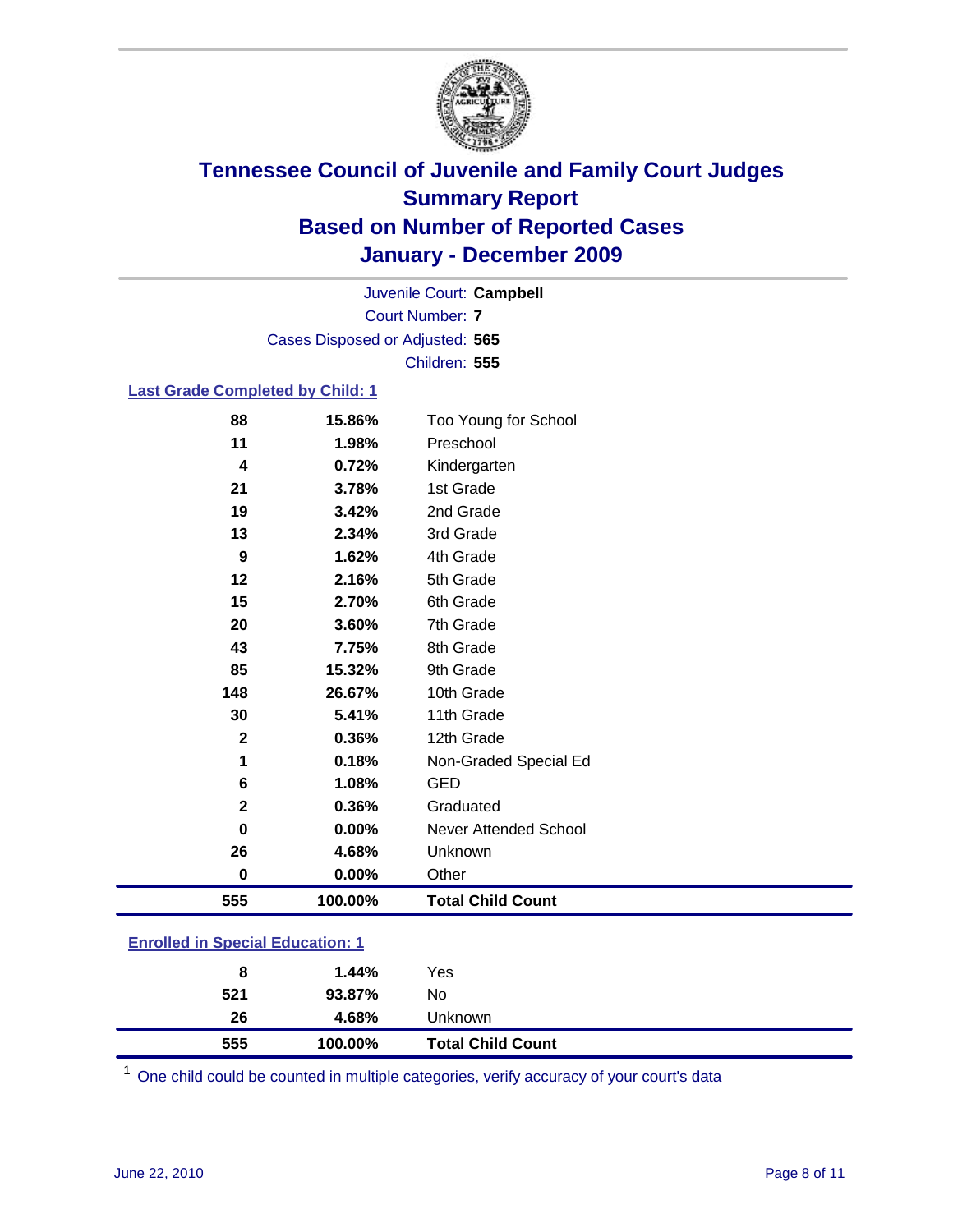

| Juvenile Court: Campbell     |                                 |                           |  |  |
|------------------------------|---------------------------------|---------------------------|--|--|
|                              | Court Number: 7                 |                           |  |  |
|                              | Cases Disposed or Adjusted: 565 |                           |  |  |
|                              |                                 | Children: 555             |  |  |
| <b>Action Executed By: 1</b> |                                 |                           |  |  |
| 476                          | 84.25%                          | Judge                     |  |  |
| $\mathbf{2}$                 | 0.35%                           | Referee                   |  |  |
| 86                           | 15.22%                          | <b>YSO</b>                |  |  |
| 1                            | 0.18%                           | Other                     |  |  |
| 0                            | $0.00\%$                        | Unknown                   |  |  |
| 565                          | 100.00%                         | <b>Total Action Count</b> |  |  |

### **Formal / Informal Actions: 1**

| 67           | 11.86%   | Dismissed                                        |
|--------------|----------|--------------------------------------------------|
| $\mathbf{2}$ | 0.35%    | Retired / Nolle Prosequi                         |
| 92           | 16.28%   | <b>Complaint Substantiated Delinquent</b>        |
| 91           | 16.11%   | <b>Complaint Substantiated Status Offender</b>   |
| 160          | 28.32%   | <b>Complaint Substantiated Dependent/Neglect</b> |
| 0            | $0.00\%$ | <b>Complaint Substantiated Abused</b>            |
| $\bf{0}$     | $0.00\%$ | <b>Complaint Substantiated Mentally III</b>      |
| 86           | 15.22%   | Informal Adjustment                              |
| 0            | $0.00\%$ | <b>Pretrial Diversion</b>                        |
| 0            | 0.00%    | <b>Transfer to Adult Court Hearing</b>           |
| 0            | 0.00%    | Charges Cleared by Transfer to Adult Court       |
|              | 0.18%    | Special Proceeding                               |
| 28           | 4.96%    | <b>Review Concluded</b>                          |
| 38           | 6.73%    | Case Held Open                                   |
| 0            | $0.00\%$ | Other                                            |
| 0            | $0.00\%$ | <b>Unknown</b>                                   |
| 565          | 100.00%  | <b>Total Action Count</b>                        |

<sup>1</sup> If different than number of Referral Reasons (565), verify accuracy of your court's data.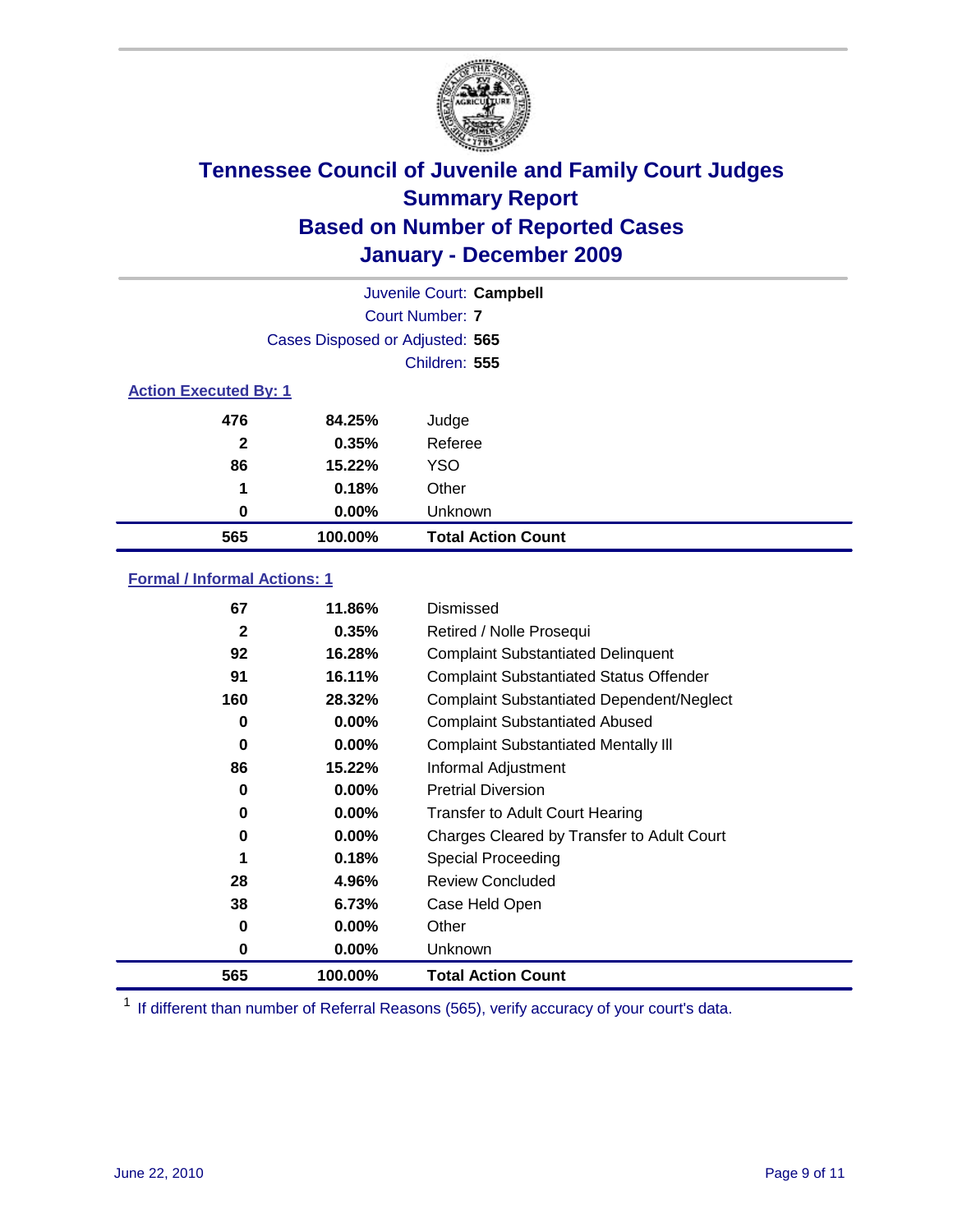

|                       |                                 | Juvenile Court: Campbell                              |
|-----------------------|---------------------------------|-------------------------------------------------------|
|                       |                                 | <b>Court Number: 7</b>                                |
|                       | Cases Disposed or Adjusted: 565 |                                                       |
|                       |                                 | Children: 555                                         |
| <b>Case Outcomes:</b> |                                 | There can be multiple outcomes for one child or case. |
| 70                    | 12.32%                          | <b>Case Dismissed</b>                                 |
| 4                     | 0.70%                           | Case Retired or Nolle Prosequi                        |
| 3                     | 0.53%                           | Warned / Counseled                                    |
| 42                    | 7.39%                           | <b>Held Open For Review</b>                           |
| 18                    | 3.17%                           | Supervision / Probation to Juvenile Court             |
| 5                     | 0.88%                           | <b>Probation to Parents</b>                           |
| 94                    | 16.55%                          | Referral to Another Entity for Supervision / Service  |
| 8                     | 1.41%                           | Referred for Mental Health Counseling                 |
| 9                     | 1.58%                           | Referred for Alcohol and Drug Counseling              |
| $\mathbf{2}$          | 0.35%                           | <b>Referred to Alternative School</b>                 |
| 0                     | 0.00%                           | Referred to Private Child Agency                      |
| 7                     | 1.23%                           | Referred to Defensive Driving School                  |
| 1                     | 0.18%                           | Referred to Alcohol Safety School                     |
| 3                     | 0.53%                           | Referred to Juvenile Court Education-Based Program    |
| 0                     | 0.00%                           | Driver's License Held Informally                      |
| 0                     | 0.00%                           | <b>Voluntary Placement with DMHMR</b>                 |
| 1                     | 0.18%                           | <b>Private Mental Health Placement</b>                |
| 0                     | 0.00%                           | <b>Private MR Placement</b>                           |
| 3                     | 0.53%                           | Placement with City/County Agency/Facility            |
| 1                     | 0.18%                           | Placement with Relative / Other Individual            |
| 23                    | 4.05%                           | Fine                                                  |
| 59                    | 10.39%                          | <b>Public Service</b>                                 |
| 11                    | 1.94%                           | Restitution                                           |
| 0                     | 0.00%                           | <b>Runaway Returned</b>                               |
| 9                     | 1.58%                           | No Contact Order                                      |
| 1                     | 0.18%                           | Injunction Other than No Contact Order                |
| 0                     | 0.00%                           | <b>House Arrest</b>                                   |
| 0                     | 0.00%                           | <b>Court Defined Curfew</b>                           |
| 0                     | 0.00%                           | Dismissed from Informal Adjustment                    |
| 0                     | 0.00%                           | <b>Dismissed from Pretrial Diversion</b>              |
| 0                     | 0.00%                           | <b>Released from Probation</b>                        |
| 0                     | 0.00%                           | <b>Transferred to Adult Court</b>                     |
| 0                     | $0.00\%$                        | <b>DMHMR Involuntary Commitment</b>                   |